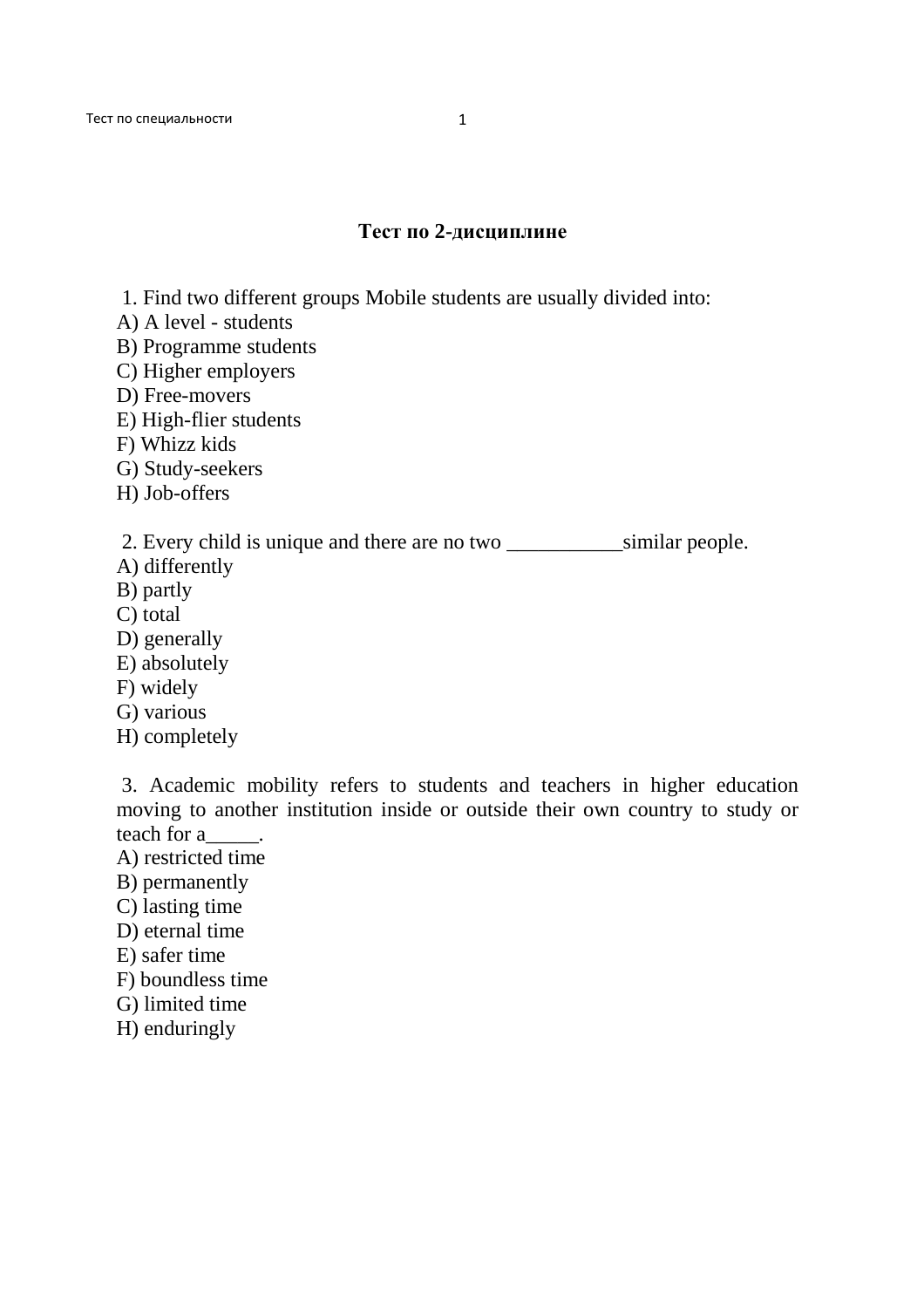Тест по специальности 2

4. Latins **Example 2.** reserved,cold and factual Nordic communication,with limited eye-contact.

A) may have doubts about

B) are ready to trust

C) believe with no doubt

- D) can quickly believe
- E) quickly rely on
- F) cannot trust
- G) can place little faith in
- H) trustworthy

 5. The examples of the scope of Intercultural Communication and the main contributions of the various fields are: verbal communication  $($ ,  $)$  and non-verbal communication.

- A) linguistics
- B) geography
- C) philosophy
- D) differences
- E) entrepreneurship
- F) privacy
- G) tourism
- H) communication

 6. "Online learning can be a lifeline to those who have\_\_\_\_\_\_\_\_\_,such as geographical distances or physical disabilities."*– Paul Levinson,author*

- A) jobseekers
- B) problems
- C) differences
- D) barriers
- E) employments
- F) educations
- G) obstacles
- H) diplomas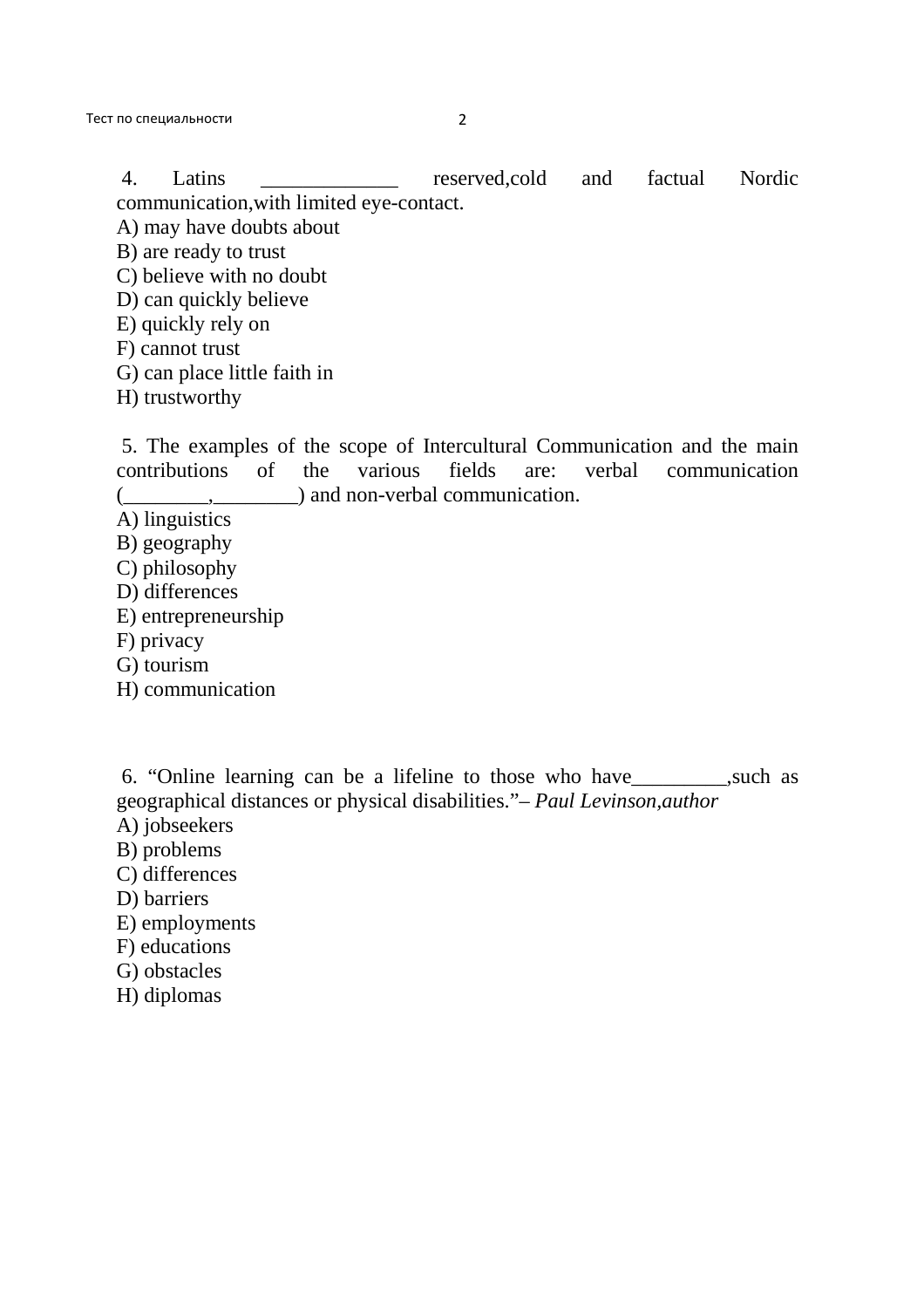Тест по специальности 3

7. Globally competent students see themselves as  $\blacksquare$ 

A) active players

B) active bystanders

C) passive members

D) bystander

E) passers by

- F) onlookers
- G) ones capable of making a difference
- H) strangers

 8. Globally competent students can articulate the significance of their questions and from variety of local,national and international sources,including those in multiple languages.

A) identify credible information

- B) care about their own needs
- C) know individual workload
- D) know their own needs
- E) read information only for themselves
- F) collect credible information
- G) work on their own
- H) analyze credible information

 9. The more violent television the subjects watched at age eight,\_\_\_\_\_\_\_\_was their aggressive behavior even 22 years later.

A) the lesser serious

- B) the more big
- C) bigger
- D) lesser serious
- E) the more serious
- F) the better
- G) more bad
- H) the more severe